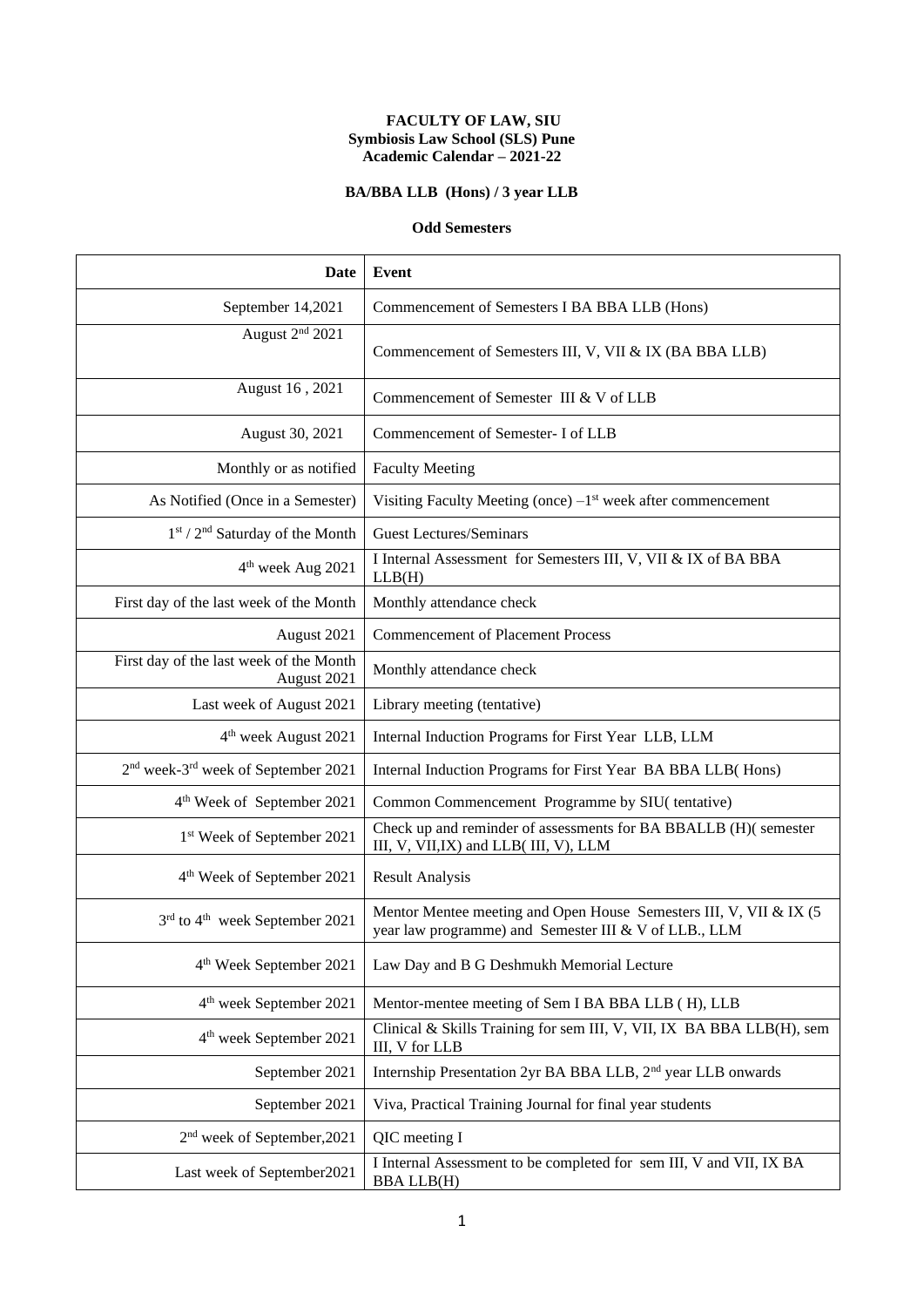| 4th September to 1 <sup>st</sup> week of October2021      | Announcement of Internal Assessment sem I BA BBA LLB(H)                                             |
|-----------------------------------------------------------|-----------------------------------------------------------------------------------------------------|
| 4 <sup>th</sup> week of October 2021                      | Completion of I internal assessment                                                                 |
| First day of the Last week of September                   | Monthly Attendance Check                                                                            |
| 1 <sup>st</sup> Week October                              | Open House for Sem I BA BBA LLB (H), LLB                                                            |
| 1st week of October 2021                                  | Cell activity week<br>(Film Festival/Workshops/Seminars/Guest Lectures)(2 Cells in a given<br>year) |
| 1 <sup>st</sup> Week of October 2021                      | Commencement of Remedial Teaching                                                                   |
| September/October 2021                                    | Legal Aid Camp (Tentative)                                                                          |
| 1 <sup>st</sup> week of October 2021                      | Symptoms                                                                                            |
| 3rd week -4 <sup>th</sup> week of October 2021            | Announcement II Internal assessment Sem I, III, V, VII BA/BBA LLB<br>Hons and LLB                   |
| October 2021 (Tentative)                                  | Even Semester Backlog Exam                                                                          |
| 3-4th week of Novemebr2021                                | Completion and declaration of II internal assessment results                                        |
| Oct/November 2021                                         | <b>UG BoS</b>                                                                                       |
| November $1st -6th$ , 2021                                | Diwali Break                                                                                        |
|                                                           |                                                                                                     |
| 3rd week December2021                                     | National and International Essay Competition<br>Announcement                                        |
| 17Jan 2022<br>4 January 2022                              | Last day of teaching Semester I BA/BBA LL.B (Hons)<br>Last day of teaching sem I LLB                |
| 2 Dec 2021                                                | Last Day of Teaching for Semester III, V, VII, IX BA BBA LLB (Hons)                                 |
| 17 Dec 2021                                               | Last Day of Teaching for Semester III, V LLB                                                        |
| Last week of December 2021                                | QIC meeting II                                                                                      |
| 6 December 2021 to 20 <sup>th</sup> December 2021         | Semester End Exam Semester Semester III, BA/ BBA LLB(Hons.)                                         |
| 6 December 2021 to 17 January 2022                        | Semester End Exam Semester Semester V BA/ BBA LLB(Hons.)                                            |
| 6 December 2021 to 20 January 2022                        | Semester End Exam Semester Semester VII, BA/ BBA LLB(Hons.)                                         |
| 6 December 2021 to 16 December 2022                       | Semester End Exam Semester Semester IX BA/ BBA LLB                                                  |
| 11 Jan 2021 to 5 Feb 2022                                 | Semester End Exam Semester I LLB                                                                    |
| 22 December 2021 to 30 Jan 2022                           | Semester End Exam Semester III LLB                                                                  |
| 22 December 2021 to 24 December 2021                      | Semester End Exam Semester V LLB                                                                    |
| 24 <sup>th</sup> January 2022 to 9 <sup>th</sup> Feb 2022 | Tentative exam for sem I BA BBA LLB                                                                 |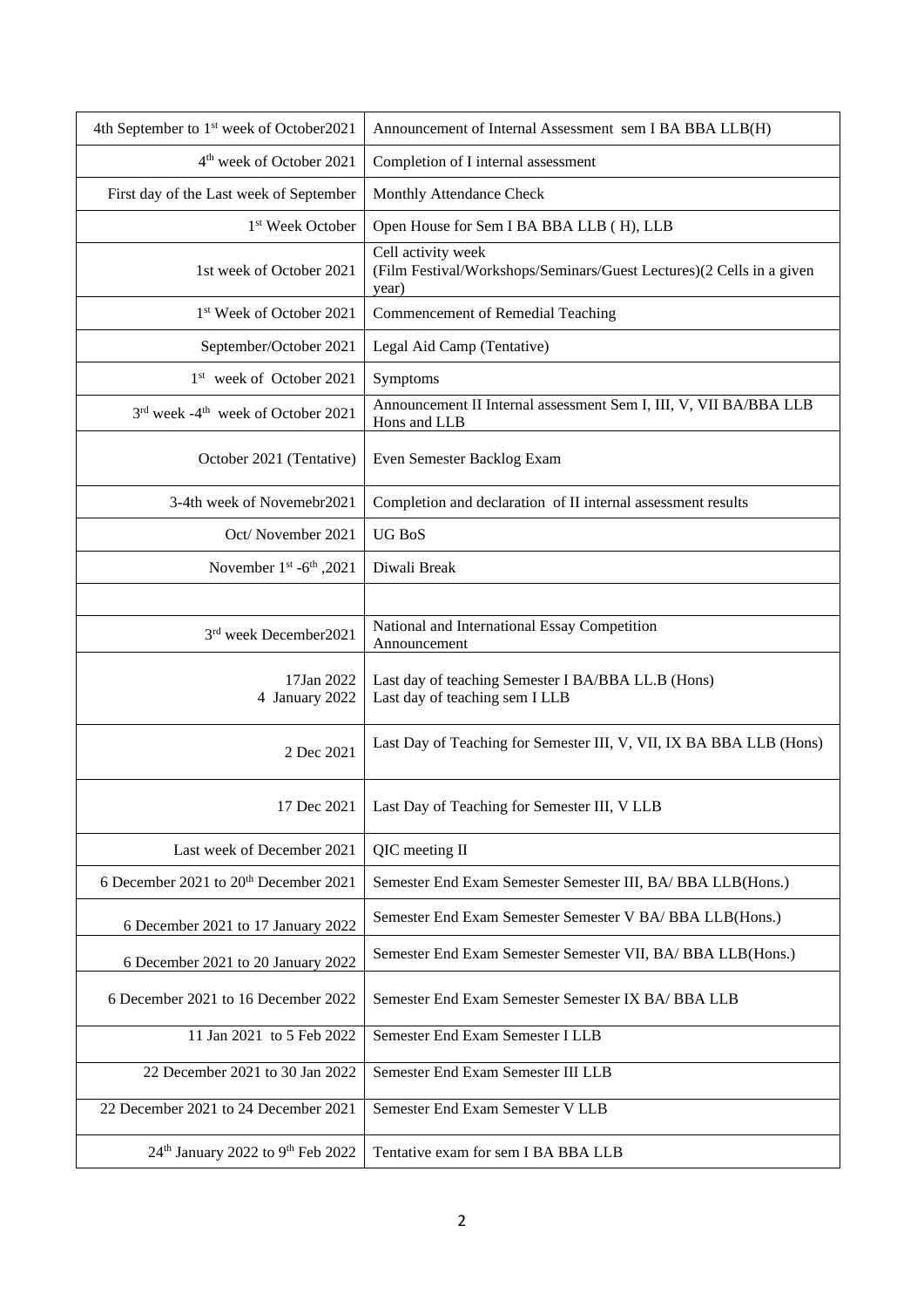| January 2022   Book Review Competition                                                        |
|-----------------------------------------------------------------------------------------------|
| 3rd/4 <sup>th</sup> week of January2022(Tentative)   Nani A. Palkhiwala Elocution Competition |
| December / January 2022   TAP (Term End Assessment Process)                                   |

### **Academic Calendar – 2021-22**

# **BA LLB/BBA LLB (Hons.) / 3 year LLB**

#### **Even Semesters**

| Date                                                                   | Event                                                                                                                                             |
|------------------------------------------------------------------------|---------------------------------------------------------------------------------------------------------------------------------------------------|
| 14 <sup>th</sup> February 2021 (tentative)                             | Commencement of<br>Sem II LLB<br>Sem II BA BBA LLB (Hons.)                                                                                        |
| February 7, 2022                                                       | Commencement of Sem IV, sem VI LLB                                                                                                                |
| 19th January 2022                                                      | Commencement Sem IV, VI, X BA BBA LLB(Hons.)                                                                                                      |
| 24th January 2022                                                      | Commencement of Sem VIII BA BBA LLB(Hons.)                                                                                                        |
| Weekly/Monthly or as notified                                          | <b>Faculty Meeting</b>                                                                                                                            |
| As Notified (Once in a Semester)                                       | <b>Visiting Faculty Meeting</b>                                                                                                                   |
| 1st / 2 <sup>nd</sup> Saturday in 2 <sup>nd</sup> Month of<br>Semester | Guest Lectures/Seminars (One)                                                                                                                     |
| One Saturday a month                                                   | Workshops                                                                                                                                         |
| Last day of the month                                                  | Monthly attendance check                                                                                                                          |
| March 2022(Tentative)                                                  | Law Day& Justice Y. V. Chandrachud Memorial Public Lecture Series                                                                                 |
| 12 <sup>th</sup> , 13 <sup>th</sup> March 2022                         | <b>SYMROLIC</b>                                                                                                                                   |
| 19, 20,21 March 2022(Tentative)                                        | <b>SICTA</b>                                                                                                                                      |
| Mid March 2022                                                         | I Internal Assessment for 1 <sup>st</sup> year BA/BBA LLB hons and LLB and all<br>other batches                                                   |
| March 2022 (Tentative)                                                 | Symbhav - Cultural Fest                                                                                                                           |
| Mid April 2022                                                         | Parent - Teacher Interaction Week for 1st & 4th year BA/BBA LLB Hons<br>and 1 <sup>st</sup> year LLB                                              |
| Mid April 2022                                                         | II Internal Assessment for 1 <sup>st</sup> 2 <sup>nd</sup> 3 <sup>rd</sup> 4 <sup>th</sup> and 5 <sup>th</sup> years BA/BBA LLB<br>(Hons) and LLB |
| Last week March 2022(tentative)                                        | Check up and reminder of assessments                                                                                                              |
| Last Week of March<br>2022(tentative)                                  | <b>Award Ceremony</b>                                                                                                                             |
| Last day of the month                                                  | Monthly attendance check                                                                                                                          |
| March 13,2022(Tentative)                                               | QIC Meeting III                                                                                                                                   |
| First week March 2022                                                  | Announcement of Result of<br>National and International Essay Competition                                                                         |